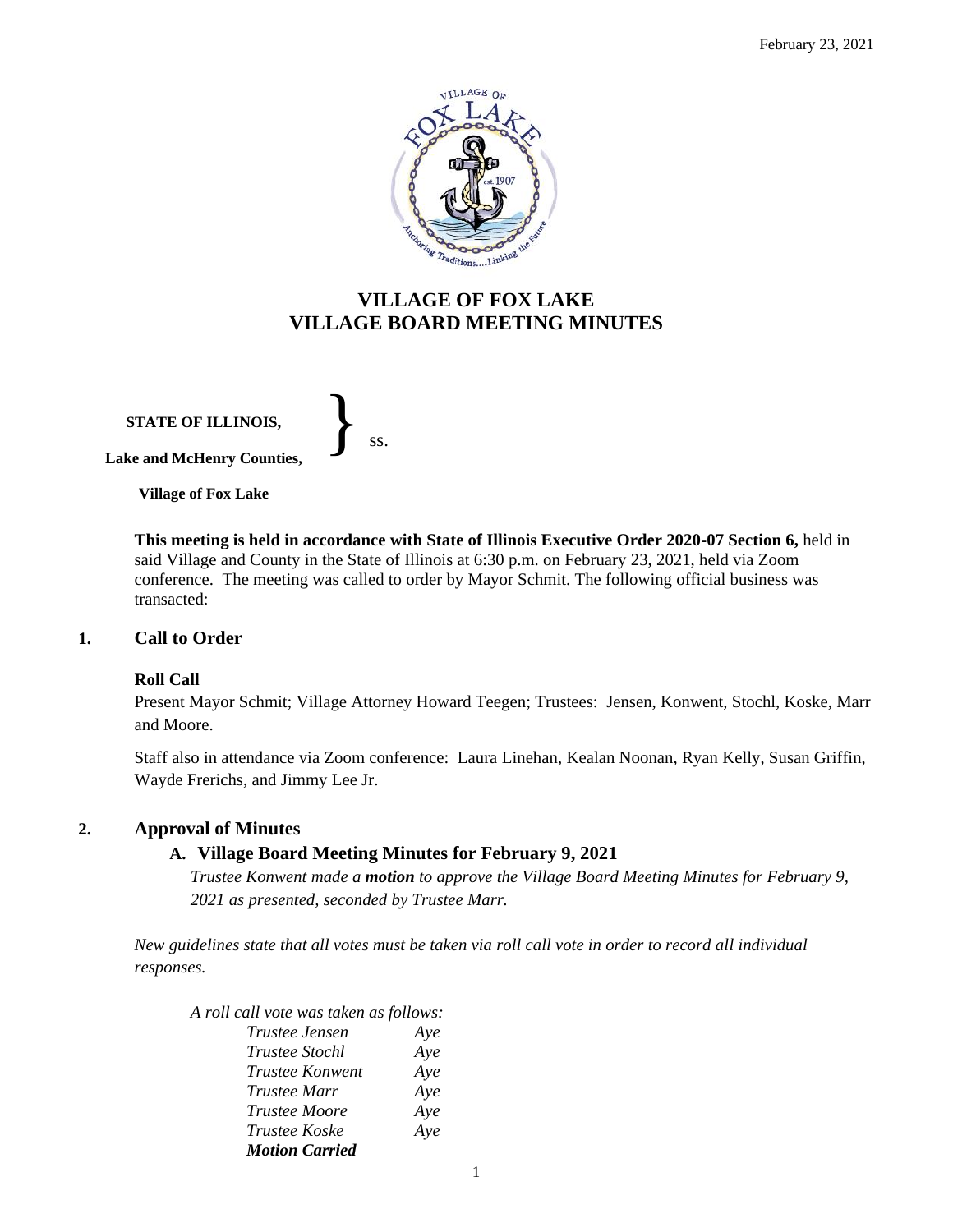### **3. Approval of the Warrant**

*Trustee Koske made a motion to approve the Expenditures/Warrants/ Transfers for February 23, 2021 in the amount of \$474,890.13, Seconded by Trustee Jensen.*

> *A roll call vote was taken as follows: Trustee Jensen Aye Trustee Stochl Aye Trustee Konwent Aye Trustee Marr Aye Trustee Moore Aye Trustee Koske Aye Motion Carried*

### **4. Special Business (Appointments, Swearing In Ceremonies, Proclamations)**

**A. Swearing in of new Finance Director/Treasurer Wayde Frerichs**

*There is none.*

### **5. Village President's Report**

*Mayor discussed a staffing analysis proposal for Village Hall. It will take about four months for Northern Illinois University to conduct the study. There are additional options that can be added to the study that the Board will need to approve: Interview with the Mayor, SWOT analysis, restructuring input and customer stakeholder assessment. An additional Information Technology Assessment can be done but Laura and the Mayor don't think that is a 'must have' at this time. Staff recommends moving forward without the IT portion. Tonight, Mayor is looking for Board approval to move forward and the contract will be ratified at the next Board Meeting. Trustee Koske asked if this is the same type of exercise the Village conducted right after Mayor Schmit took office, to rearrange the Village Board. Mayor said it is similar but there was a grant for that study. It also took about four months. For this study, NIU will interview the Mayor, staff, and the Village Board. Going forward, the plan is to give every department the ability to talk to one another via computer. Right now, some systems don't talk to one another. Payroll goes through six hands right now and that is not very efficient. Mayor said to get the restructuring done now, to determine what the Village needs in terms of a Community Development Director. Trustees Koske and Moore agree it is worth the investment to do the study. Trustee Marr said the range of quotes was between \$15K - \$60K, which is quite a wide range. Laura said NIU came in between \$15K - \$20K. Only one company was between \$30K - \$60K, and most were between \$20K - \$25K. Technically this is a professional service, but Howard said a motion can be made to waive the formal bidding procedure. Howard said it is not a bidding item but better to be safe than sorry by waiving the bid. Based on the Boards approval, staff will proceed with the process, along with the four additional assessments (less the IT portion). Formal approval will take place during the next Board Meeting.* 

### **6. Village Administrator's Report**

*There is none.*

### **7. Village Attorney Report**

*There is none.*

### **8. Village Treasurer's Report**

*Mayor said the balance in the BDD funds looks over committed in the Central District between the sidewalk project and Holly roadwork, so he asked that staff look at that. Mayor said the monthly report looked great and very informative. Trustee Moore agreed that the additions of charts and graphs made it easier for her to understand.*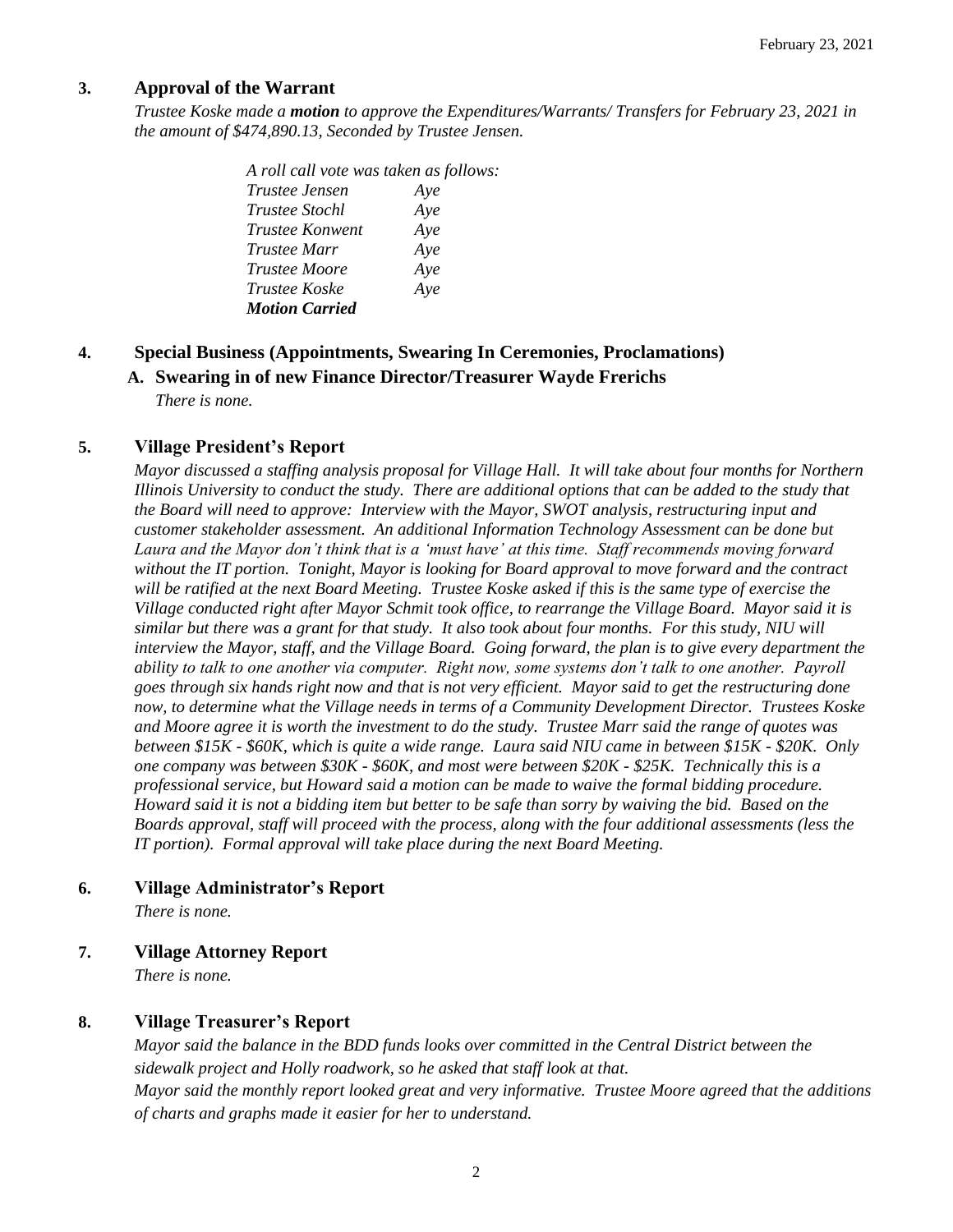### **9. Preliminary Audience Comments (on Agenda Items Only)**

*There are none.* 

### **10. Motion to Recess to Committee of the Whole Meeting**

*Trustee Jensen Konwent a motion to recess to the Committee of the Whole, seconded by Trustee Jensen.* 

*A roll call vote was taken as follows: Trustee Jensen Aye*

*Trustee Stochl Aye Trustee Konwent Aye Trustee Marr Aye Trustee Moore Aye Trustee Koske Aye Motion Carried*

### **A. Strategic Planning Team Reports**

*The Mayor asked for comments and there were none.*

#### **11. New Business**

**A. Resolution 2021-R-08: A Resolution Authorizing Change Order No. 1 on the Fox Lake Interconnect Phase II Project**

*Realignment of pipeline that saved the village money in the north end by treatment plan, required removal of additional trees. Using \$10K out of both sewer and water contingency funds.* 

**B. Resolution 2021-R-09: A Resolution Pledging Good Faith Efforts of the Village of Fox Lake to Comply with Permit Conditions for Work Performed in I.D.O.T Right of Way for the Years 2021 and 2022**

*Regulatory permit with IDOT.* 

**C. Resolution 2021-R-10: A Resolution Authorizing Change Order No. 1 on the Nippersink Blvd Reconstruction Project**

*Total cost will be \$2,300 to take out a manhole and reconfigure so pipe wouldn't be sticking out the top.*

## **D. Resolution 2021-R-11: A Resolution to Enter into an Employee Leasing Agreement with GovTemps USA, LLC for an Interim Community and Economic Development Director** *Need interim help since Donovan left. This is a very busy growth period for Fox Lake and Community*

*Development can really use the help. GovTemps found a very good candidate and he will be working in-house 2 days a week for \$98/hour. This will most likely be a 6-month contract. The candidate has a great wealth of experience and will be a great fit. He can start as early as this Friday. Staff and Mayor both recommend entering into the agreement.* 

### **E. A Motion to Approve the Raffle License Application from Lakes Region Post 703 of the American Legion to Conduct a 50/50 Raffle Every Thursday and Waive the Bond Requirement**

### **12. Old Business**

*Trustee Marr asked about the pending easement for the last of the Route 12 sidewalks. Kealan said there is no easement yet, but it has been put on the addendum that portion of sidewalk will be complete by November 30th. The owner of the easement seemed happy with that option.*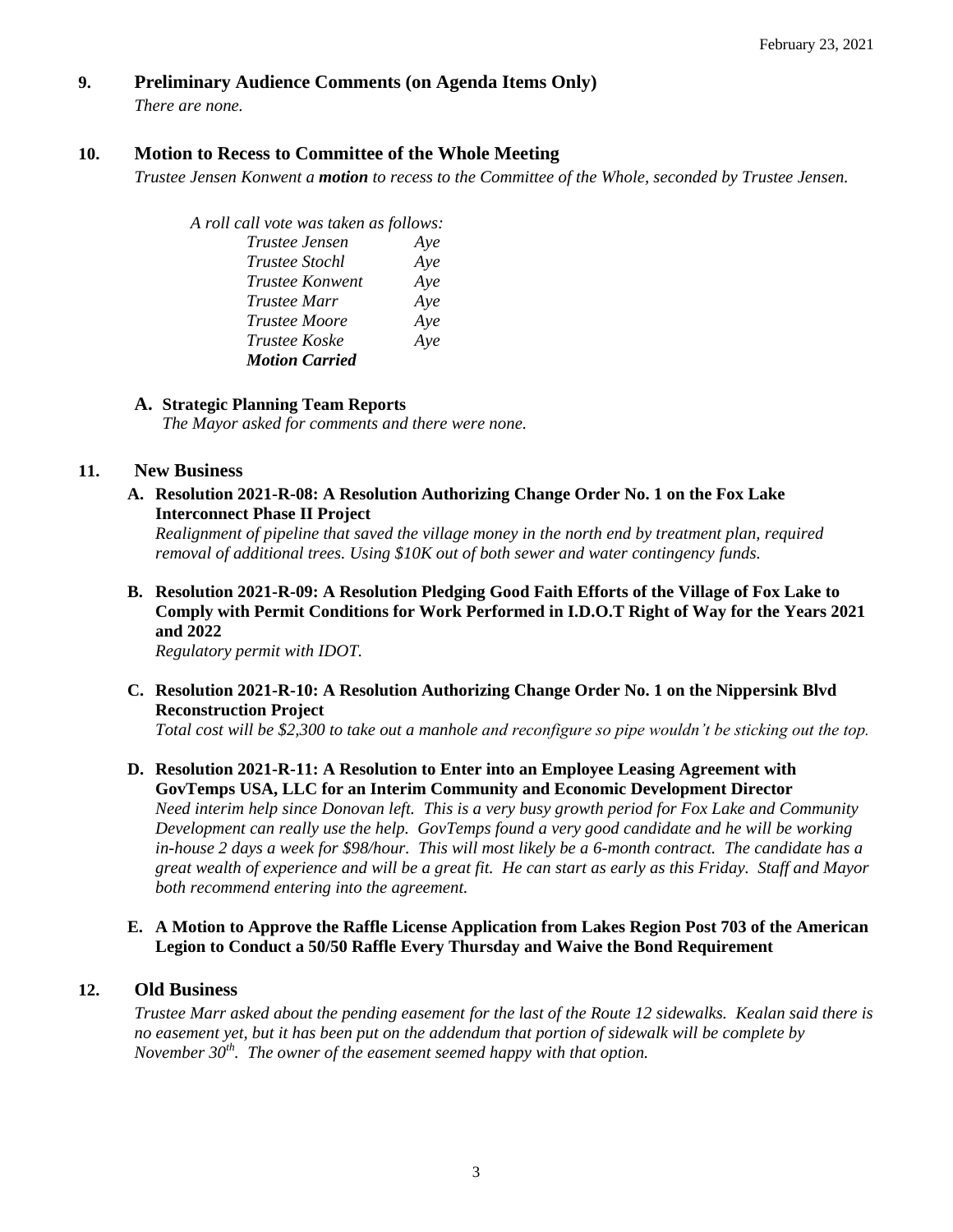#### **13. Motion to Adjourn from Committee of the Whole and Reconvene Village Board Meeting**

*Trustee Konwent made a motion to adjourn from Committee of the Whole and reconvene Village Board Meeting, seconded by Trustee Jensen. All were in favor. Motion carried.* 

| A roll call vote was taken as follows: |     |
|----------------------------------------|-----|
| Trustee Jensen                         | Ave |
| <i>Trustee Stochl</i>                  | Aye |
| <i>Trustee Konwent</i>                 | Aye |
| Trustee Marr                           | Aye |
| <b>Trustee Moore</b>                   | Aye |
| <i>Trustee Koske</i>                   | Aye |
| <b>Motion Carried</b>                  |     |

#### **14. Items to be Removed from Consent Agenda**

*There are none.*

### **15. Consent Agenda**

All items listed on the Consent Agenda are considered to be routine by the Village Board and will be enacted by one motion. There will be no separate discussion of these items unless a Trustee so requests, in which event the item will be removed from the general order of business and considered under the Approval of Exceptions.

### **A. Resolutions**

- 1. Resolution 2021-R-08: A Resolution Authorizing Change Order No. 1 on the Fox Lake Interconnect Phase II Project
- 2. Resolution 2021-R-09: A Resolution Pledging Good Faith Efforts of the Village of Fox Lake to Comply with Permit Conditions for Work Performed in I.D.O.T Right of Way for the Years 2021 and 2022
- 3. Resolution 2021-R-10: A Resolution Authorizing Change Order No. 1 on the Nippersink Blvd Reconstruction Project
- 4. Resolution 2021-R-11: A Resolution to Enter into an Employee Leasing Agreement with GovTemps USA, LLC for an Interim Community and Economic Development Director

#### **B. Ordinances**

There are none.

#### **C. Motions**

1. A Motion to Approve the Raffle License Application from Lakes Region Post 703 of the American Legion to Conduct a 50/50 Raffle Every Thursday and Waive the Bond Requirement

*Trustee Jensen made a motion to move that items, Resolutions A 1-4, and Motions C-1, be established as the Consent Agenda for this meeting by unanimous vote, seconded by Trustee Konwent.*

*A roll call vote was taken as follows:* 

| <i>Trustee Jensen</i> | Aye |
|-----------------------|-----|
| <b>Trustee Stochl</b> | Aye |
| Trustee Konwent       | Aye |
| Trustee Marr          | Aye |
| <b>Trustee Moore</b>  | Aye |
| Trustee Koske         | Aye |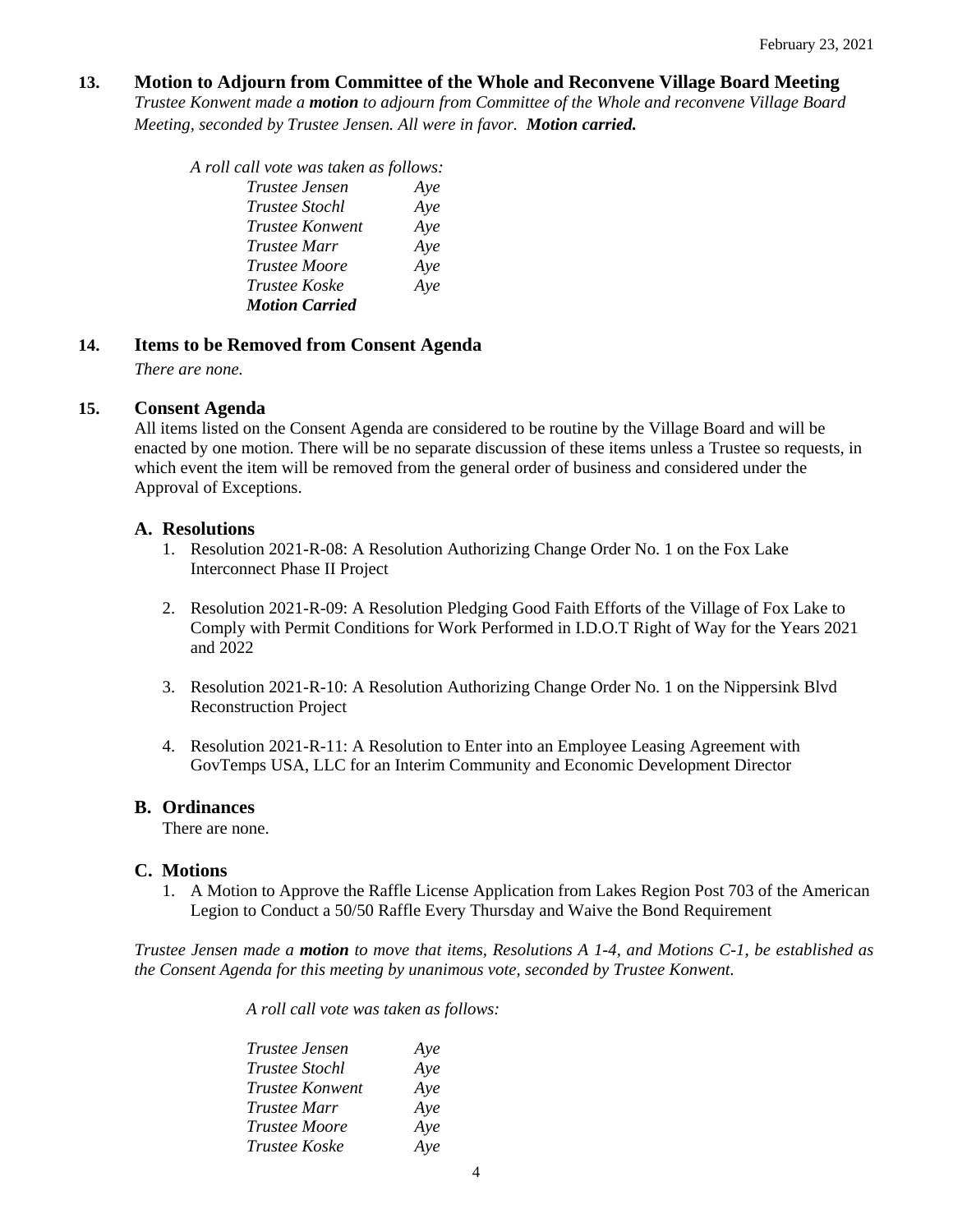#### *Motion Carried*

*Trustee Konwent made a motion that the consent agenda as established by the prior motion be passed, seconded by Trustee Jensen.*

*A roll call vote was taken as follows:* 

| Trustee Jensen        | Aye |
|-----------------------|-----|
| <i>Trustee Stochl</i> | Aye |
| Trustee Konwent       | Aye |
| <i>Trustee Marr</i>   | Aye |
| <i>Trustee Moore</i>  | Aye |
| <i>Trustee Koske</i>  | Aye |
| <b>Motion Carried</b> |     |

#### **16. Approval of Exceptions**

*There are none.*

#### **17. For the Good of the Order**

*Trustee Moore mentioned an article about, soon, there will be air highways because of drones and service drones. This is something the Board will have to start thinking about and she wanted to share that because sooner than later the Board may have to be discussing that.* 

#### **18. Audience Comments**

*Sean Stochl of Fox Lake said he is looking at the Zoning Book for Fox Lake; code ordinance 9-1-6-13. He has received emails recently and he intends to appeal this from the Building Commissioner. He believes there were some inequities that were received, and he is trying to get guidance. He called the Village, but they haven't been able to issue anything. He is looking for form 9-1-6-13 online and can't find anything. Mayor Schmit said the Village attorney will investigate this tomorrow and get back to him promptly. Mayor asked if there were any other audience comments and there were none.* 

#### **21. Reconvened Hearing Regarding the Special Use Permit for the Property Located at 100 S. Route 12, Fox Lake, Illinois.**

*Mayor Schmit opened the hearing.* 

#### **22. Public Comment Regarding the Special Use Permit for the Property Located at 100 S. Route 12, Fox Lake, Illinois.**

*Mayor Schmit asked for public comment and there was none. Mayor said the new property owner is now in title. There is a cross-access agreement for the Culvers owner and the new owner of 100 S. Route 12. Staff has received a draft of the easement and will need to determine how it will affect the Special Use Permit. The Village is continuing the Special Use proceedings to March 23, 2021 at 6:30pm. The 13th*

*Supplemental Findings entered into in July 2020 will remain in effect. Mayor Schmit closed the hearing.* 

#### **23. Executive Session**

*Trustee Jensen made a motion to retire into Executive Session at 7:00pm, for discussion on Land Acquisition, Personnel Matters and Pending Litigation; to include Mayor Schmit, Howard Teegen, Yvette Heintzelman and Laura, seconded by Trustee Marr.*

*A roll call vote was taken as follows:* 

*Trustee Jensen Aye*